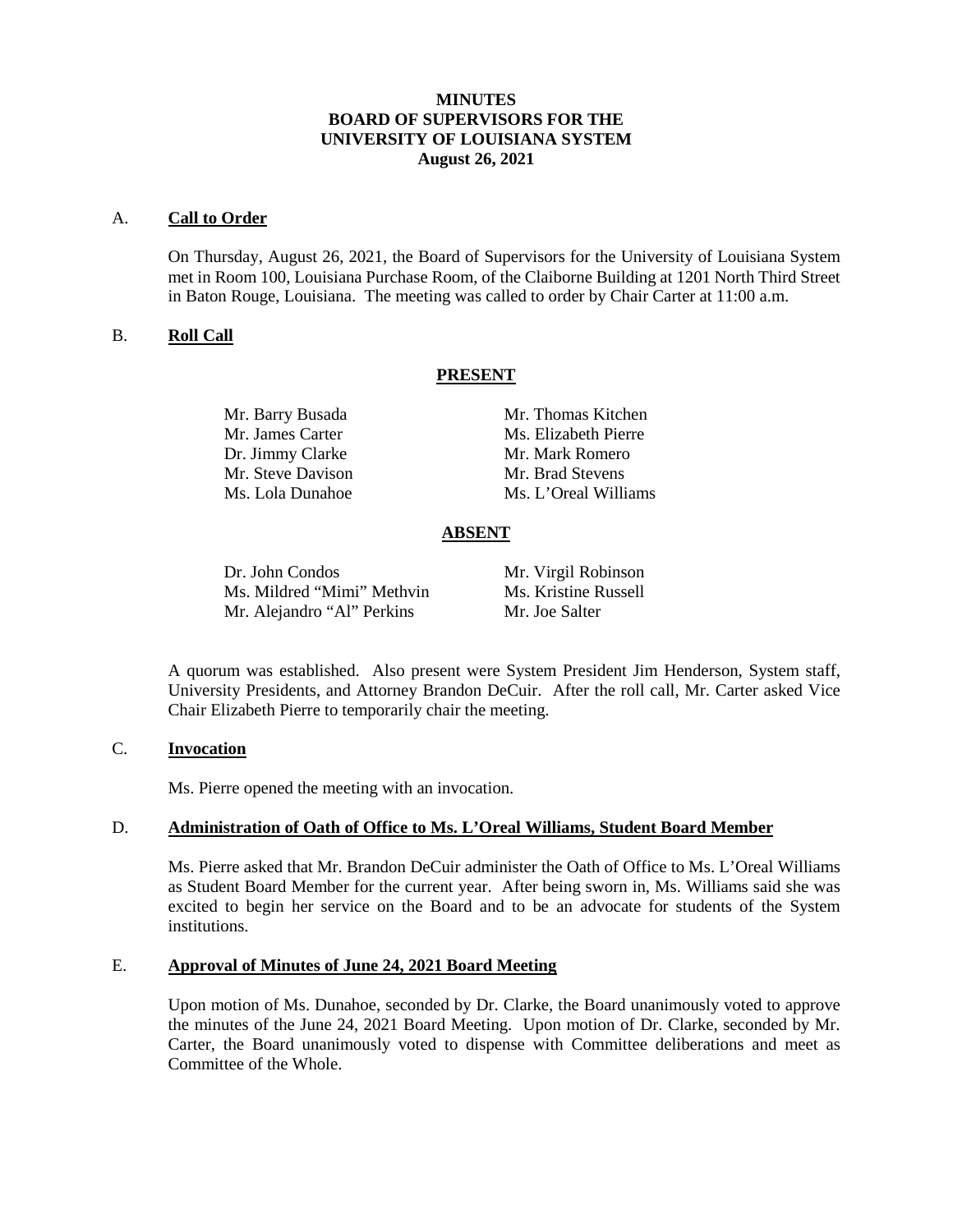## F. **Introduction of 2021 Reginald F. Lewis Scholars**

Mr. Carter asked Dr. Claire Norris to introduce the 18 recipients of the newly awarded Reginald F. Lewis Scholarships:

*Grambling State University* JaDeric Talbert Isaiah Farrell

*Louisiana Tech University* Cameron Green Da'Voznik Armstrong

*McNeese State University* Malaki Johnson Isaiah E. Johnson

*Nicholls State University* John Edmonds

Lance Jones

*Northwestern State University*

Ebenezer Aggrey Derrick Varnado

*Southeastern Louisiana University* Demille Davis

Dylan James

*University of Louisiana at Lafayette* Caleb Franklin JaCaleb Smith

*University of Louisiana at Monroe* Carl Whitlock Ernest C. Wyatt

*University of New Orleans* Rabruntae Rachal Robert Hill

#### G. **Academic and Student Affairs Committee**

Dr. Clarke asked Dr. Jeannine Kahn, System Provost and Vice President for Academic Affairs, to present the agenda items.

Before describing the items, Dr. Clarke asked for a motion to amend Item G.5. to eliminate Louisiana Tech University's request for the Graduate Certificate in Online Teaching and Learning. On motion of Ms. Dunahoe, seconded by Mr. Davison, the Board unanimously voted to approve this amended motion.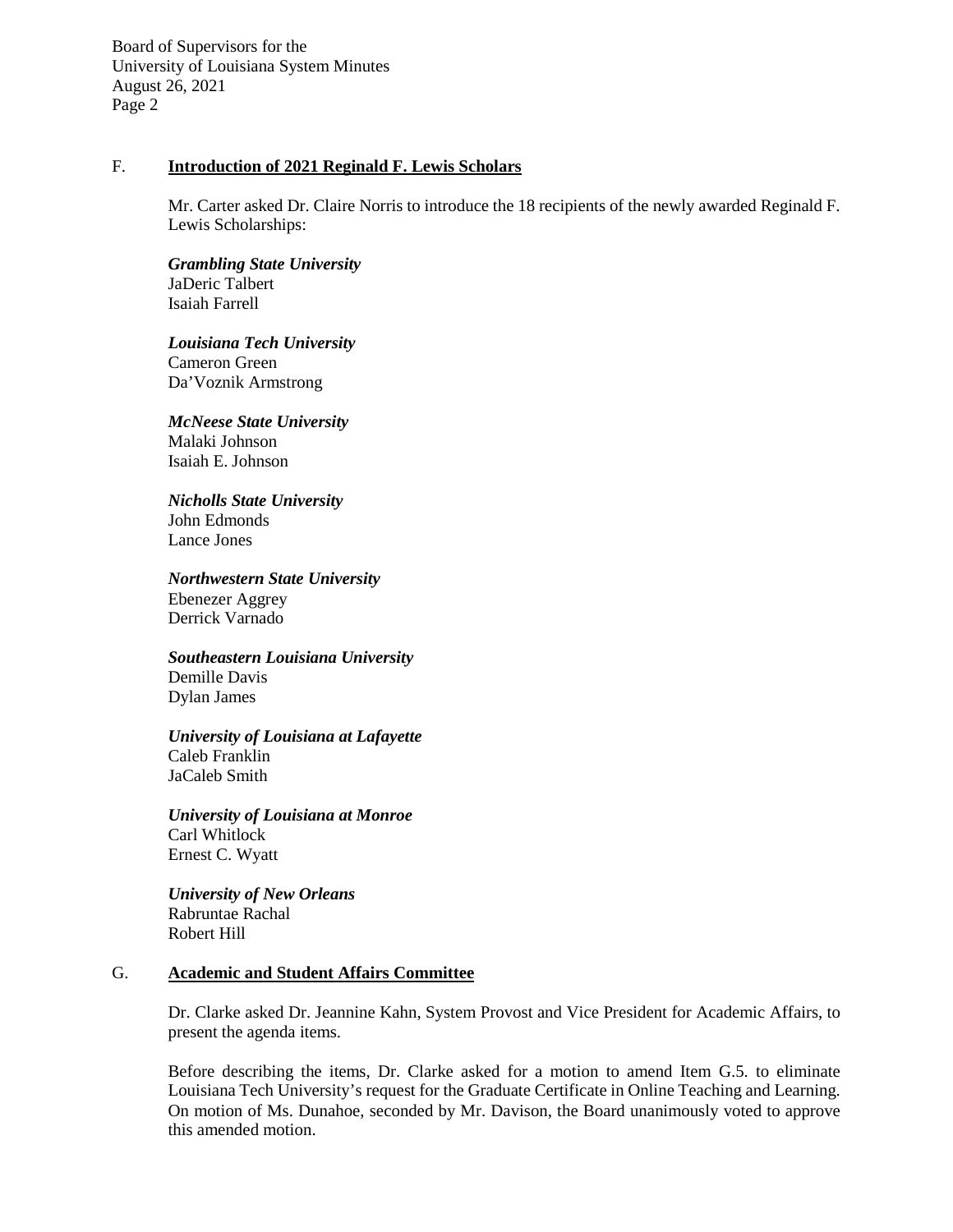Dr. Kahn described Items G.1.-G.10. and, upon motion of Ms. Dunahoe, seconded by Mr. Romero, the Board unanimously voted to approve these items as amended.

G.1. Grambling State University's request for approval to award a posthumous Honorary Bachelor of Arts in Visual and Performing Arts to Ms. Natalie Desselle Reid at the December 2021 Commencement Exercises.

*NOW, THEREFORE, BE IT RESOLVED, that the Board of Supervisors for the University of Louisiana System hereby approves Grambling State University's request to award a posthumous Honorary Bachelor of Arts in Visual and Performing Arts to Ms. Natalie Desselle Reid at the December 2021 Commencement Exercises.*

G.2. Louisiana Tech University's request for approval to terminate the Bachelor of Science in Health and Physical Education (K-12).

*NOW, THEREFORE, BE IT RESOLVED, that the Board of Supervisors for the University of Louisiana System hereby approves Louisiana Tech University's request to terminate the Bachelor of Science in Health and Physical Education (K-12).*

G.3. Louisiana Tech University's request for approval to offer Undergraduate Certificates in: Communication and Media Studies, Sports Coaching, Game Design, Industrial/ Organizational Psychology, and UTeachTech.

*NOW, THEREFORE, BE IT RESOLVED, that the Board of Supervisors for the University of Louisiana System hereby approves Louisiana Tech University's request to offer Undergraduate Certificates in: Communication and Media Studies, Sport Coaching, Game Design, Industrial/Organizational Psychology, and UTeachTech.*

G.4. Louisiana Tech University's request for approval to offer a Post Baccalaureate Certificate in UTeachTech.

*NOW, THEREFORE, BE IT RESOLVED, that the Board of Supervisors for the University of Louisiana System hereby approves Louisiana Tech University's request to offer a Post Baccalaureate Certificate in UTeachTech.*

## *AMENDED ITEM*

G.5. Louisiana Tech University's request for approval to offer Graduate Certificates in: Computer Science Education and Data Science.

*NOW, THEREFORE, BE IT RESOLVED, that the Board of Supervisors for the University of Louisiana System hereby approves Louisiana Tech University's request to offer Graduate Certificates in: Computer Science Education and Data Science.* 

G.6. McNeese State University's request for approval of a Letter of Intent to offer a Master of Science in Clinical Mental Health Counseling.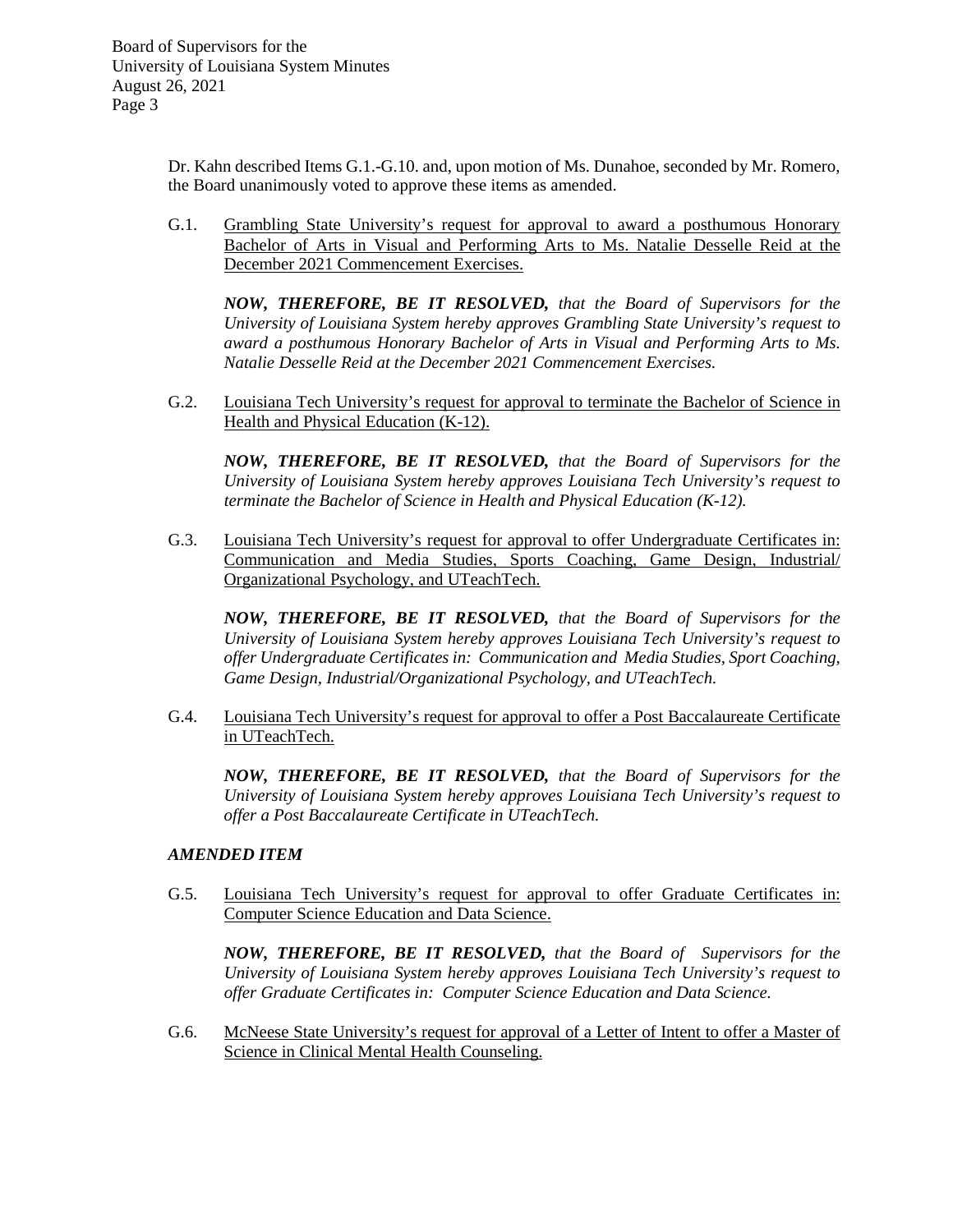*NOW, THEREFORE, BE IT RESOLVED, that the Board of Supervisors for the University of Louisiana System hereby approves McNeese State University's request for approval of a Letter of Intent to offer a Master of Science in Clinical Mental Health Counseling.*

G.7. Nicholls State University's request for approval to offer a Master of Science in Clinical Nutrition and Dietetics Leadership.

*NOW, THEREFORE, BE IT RESOLVED, that the Board of Supervisors for the University of Louisiana System hereby approves Nicholls State University's request for approval to offer a Master of Science in Clinical Nutrition and Dietetics Leadership.*

G.8. Southeastern Louisiana University's request for approval to offer a Bachelor of Arts in Theatre.

*NOW, THEREFORE, BE IT RESOLVED, that the Board of Supervisors for the University of Louisiana System hereby approves Southeastern Louisiana University's request to offer a Bachelor of Arts in Theatre.*

G.9. University of Louisiana at Monroe's request for approval to convert the existing Associate of Science in Occupational Therapy Assistant to a Bachelor of Science in Occupational Therapy Assistant.

*NOW, THEREFORE, BE IT RESOLVED, that the Board of Supervisors for the University of Louisiana System hereby approves University of Louisiana at Monroe's request for approval to convert the existing Associate of Science in Occupational Therapy Assistant to a Bachelor of Science in Occupational Therapy Assistant.*

G.10. University of Louisiana System's request for approval of System Universities' 2021-22 Promotions in Faculty Rank and Recommendations for Tenure.

*NOW, THEREFORE, BE IT RESOLVED, that the Board of Supervisors for the University of Louisiana System hereby approves System Universities' 2021-22 Promotions in Faculty Rank and Recommendations for Tenure.*

G.11. Core Competencies for Student Success: Dr. Kim Martin Long, Dean, College of Liberal Arts, Education & Human Development, University of New Orleans, and Chair, UL System Core Competencies Committee

Dr. Kahn introduced Dr. Kim Martin Long, Chair of the UL System Core Competencies Committee. Dr. Long gave a presentation, highlighting five major competencies: communication, cultural competence, critical problem-solving, adaptive resilience, and self-reflective awareness.

## H. **Athletic Committee**

Committee Member Brad Stevens asked Mr. Marcus Jones to present the items under consideration by the Athletic Committee.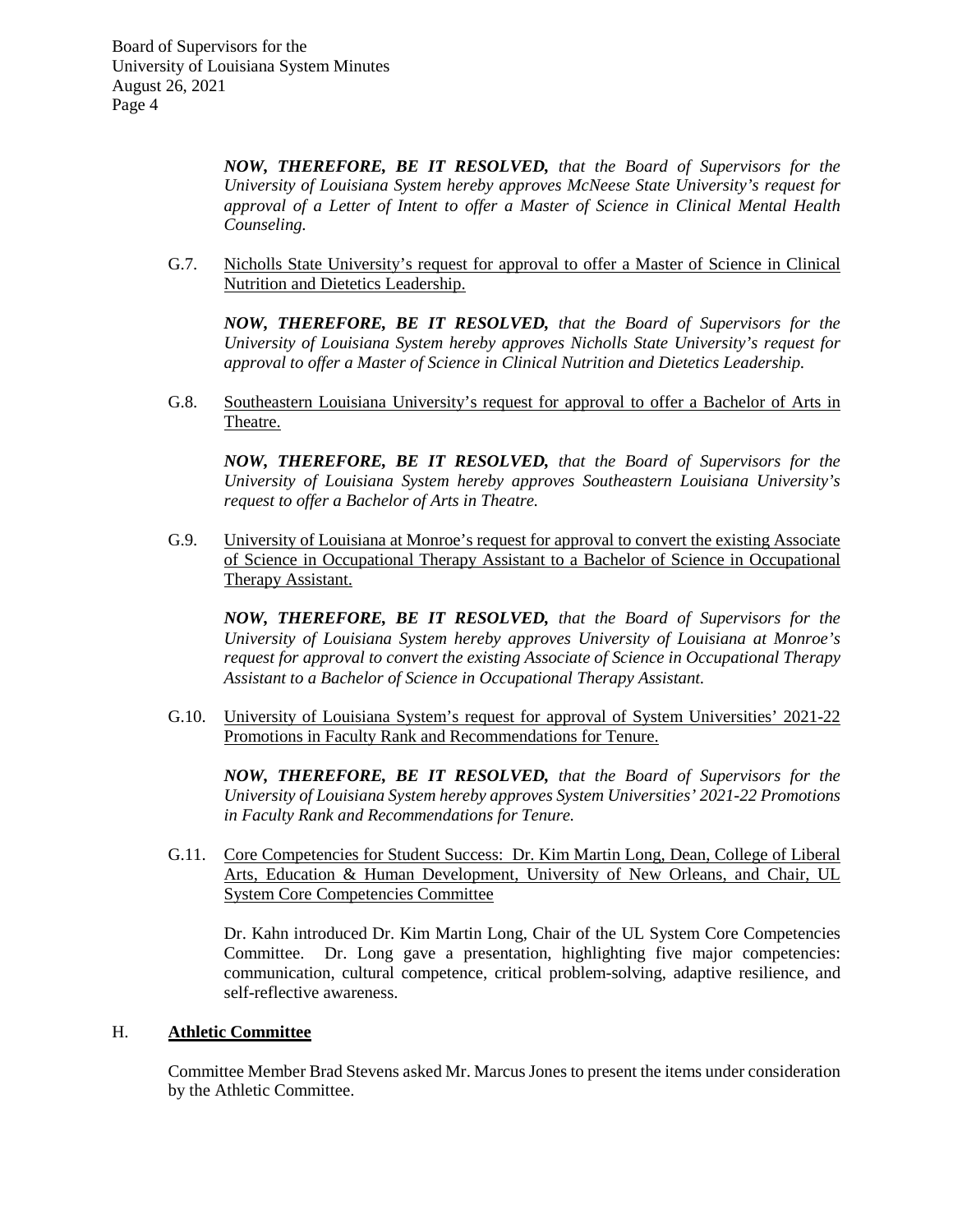> After the discussion, upon motion of Mr. Romero, seconded by Ms. Dunahoe, Items H.1. through H.22. were unanimously approved by the Board.

> H.1. Grambling State University's request for approval of a contract with Mr. Trayvean Scott, Vice President for Intercollegiate Athletics/Athletic Director, effective August 1, 2021.

*NOW, THEREFORE, BE IT RESOLVED, that the Board of Supervisors for the University of Louisiana System hereby approves Grambling State University's request for approval of a contract with Mr. Trayvean Scott, Vice President for Intercollegiate Athletics/Athletic Director, effective August 1, 2021.*

Board Chair Carter asked President Gallot to introduce the new Athletic Director. Mr. Scott said that he was excited to serve the University.

H.2. Grambling State University's request for approval of a contractual amendment with Mr. Broderick Lee Fobbs, Head Football Coach, effective August 4, 2021.

*NOW, THEREFORE, BE IT RESOLVED, that the Board of Supervisors for the University of Louisiana System hereby approves Grambling State University's request for approval of a contractual amendment with Mr. Broderick Lee Fobbs, Head Football Coach, effective August 4, 2021.*

H.3. Grambling State University's request for approval of a revised Athletic Home Game Complimentary Ticket Policy.

*NOW, THEREFORE, BE IT RESOLVED, that the Board of Supervisors for the University of Louisiana System hereby approves Grambling State University's request for approval of a revised Athletic Home Game Complimentary Ticket Policy.*

H.4. Louisiana Tech University's request for approval of a contract with Mr. Thomas Lane Burroughs, Head Men's Baseball Coach, between Louisiana Tech University and Louisiana Tech University Foundation, effective July 1, 2021.

*NOW, THEREFORE, BE IT RESOLVED, that the Board of Supervisors for the University of Louisiana System hereby approves Louisiana Tech University's request for approval of a contract with Mr. Thomas Lane Burroughs, Head Men's Baseball Coach, effective July 1, 2021.*

H.5. Louisiana Tech University's request for approval of a contract with Mr. Eric Konkol, Head Men's Basketball Coach, between Louisiana Tech University and Louisiana Tech University Foundation, effective July 1, 2021.

*NOW, THEREFORE, BE IT RESOLVED, that the Board of Supervisors for the University of Louisiana System hereby approves Louisiana Tech University's request for approval of a contract with Mr. Eric Konkol, Head Men's Basketball Coach, between Louisiana Tech University and Louisiana Tech University Foundation, effective July 1, 2021.*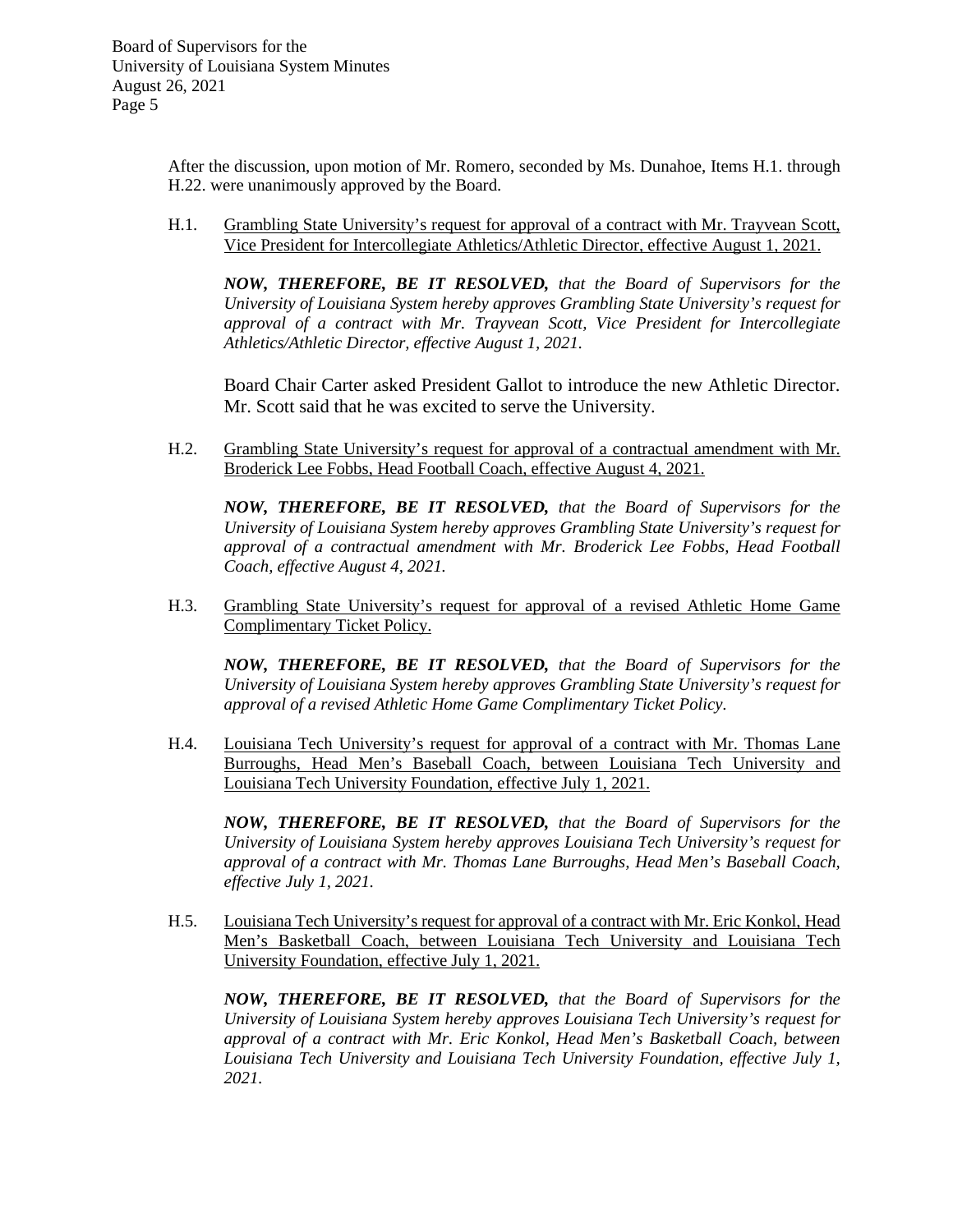> H.6. Louisiana Tech University's request for approval of a contract with Mr. Pacifico David DeGuglielmo, Assistant Football Coach/Offensive Line Coach, between Louisiana Tech University and Louisiana Tech University Foundation, effective March 1, 2021.

*NOW, THEREFORE, BE IT RESOLVED, that the Board of Supervisors for the University of Louisiana System hereby approves Louisiana Tech University's request for approval of a contract with Mr. Pacifico David DeGuglielmo, Assistant Football Coach/Offensive Line Coach, between Louisiana Tech University and Louisiana Tech University Foundation, effective March 1, 2021.*

H.7. Louisiana Tech University's request for approval of a contract with Mr. Josten Mack Crow, Assistant Basketball Coach, between Louisiana Tech University and Louisiana Tech University Foundation, effective July 1, 2021.

*NOW, THEREFORE, BE IT RESOLVED, that the Board of Supervisors for the University of Louisiana System hereby approves Louisiana Tech University's request for approval of a contract with Mr. Josten Mack Crow, Assistant Basketball Coach, between Louisiana Tech University and Louisiana Tech University Foundation, effective July 1, 2021.*

H.8. Louisiana Tech University's request for approval of a contract with Mr. Desmond Lavaris Haymon, Assistant Basketball Coach, between Louisiana Tech University and Louisiana Tech University Foundation, effective July 1, 2021.

*NOW, THEREFORE, BE IT RESOLVED, that the Board of Supervisors for the University of Louisiana System hereby approves Louisiana Tech University's request for approval of a contract with Mr. Desmond Lavaris Haymon, Assistant Basketball Coach, between Louisiana Tech University and Louisiana Tech University Foundation, effective July 1, 2021.*

H.9. McNeese State University's request for approval of a contract with Mr. Heath Schroyer, Director of Athletics, effective July 1, 2021.

*NOW, THEREFORE, BE IT RESOLVED, that the Board of Supervisors for the University of Louisiana System hereby approves McNeese State University's request for approval of a contract with Mr. Heath Schroyer, Director of Athletics, effective July 1, 2021.*

H.10. McNeese State University's request for approval of a contract with Mr. Justin Hill, Head Baseball Coach, effective July 1, 2021.

*NOW, THEREFORE, BE IT RESOLVED, that the Board of Supervisors for the University of Louisiana System hereby approves McNeese State University's request for approval of a contract with Mr. Justin Hill, Head Baseball Coach, effective July 1, 2021.*

H.11. Nicholls State University's request for approval of a contract with Mr. Mike Silva, Head Baseball Coach, effective July 22, 2021.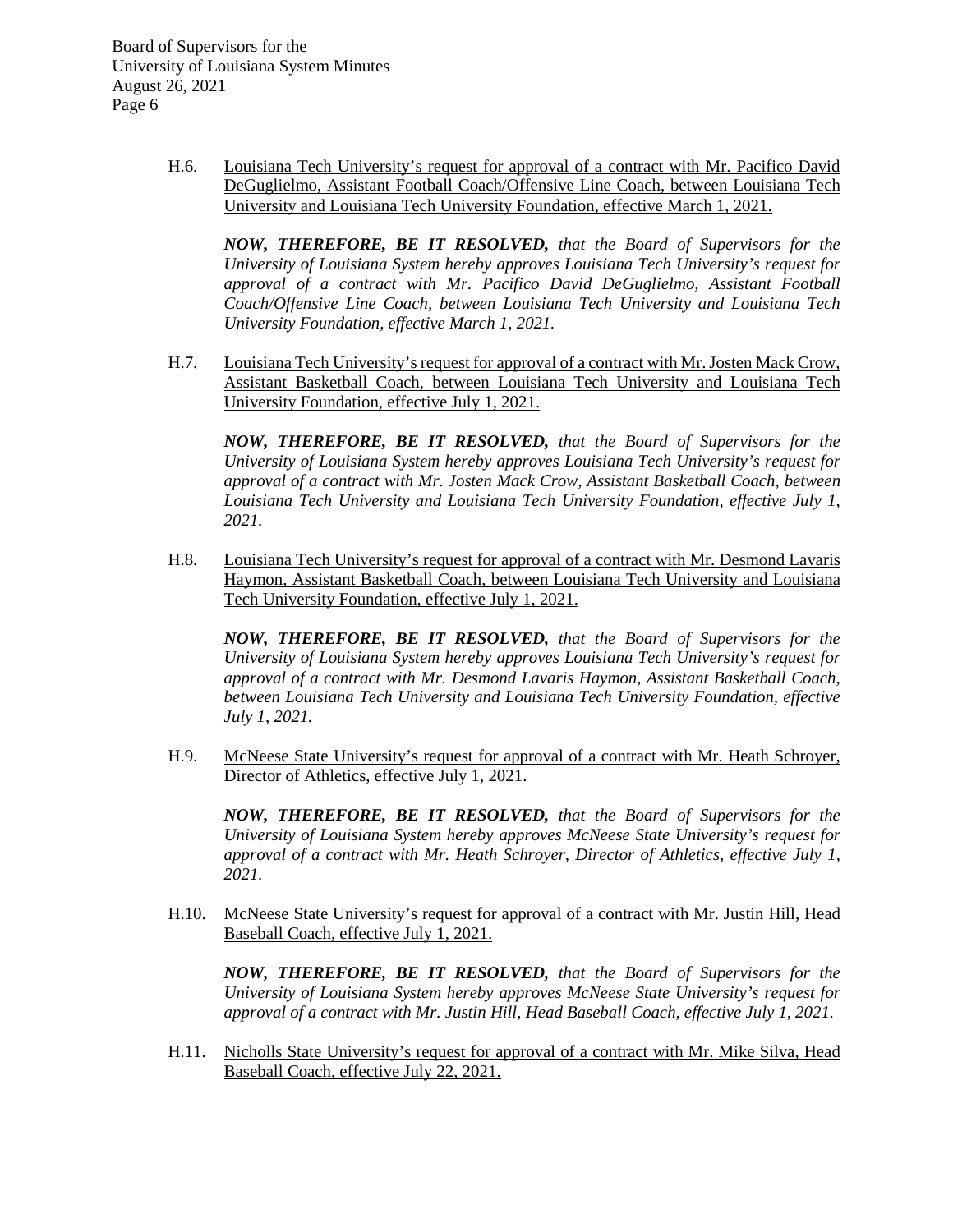> *NOW, THEREFORE, BE IT RESOLVED, that the Board of Supervisors for the University of Louisiana System hereby approves Nicholls State University's request for approval of a contract with Mr. Mike Silva, Head Baseball Coach, effective July 22, 2021.*

H.12. Nicholls State University's request for approval of a contract with Mr. Robert Podeyn, Head Soccer Coach, effective July 6, 2021.

*NOW, THEREFORE, BE IT RESOLVED, that the Board of Supervisors for the University of Louisiana System hereby approves Nicholls State University's request for approval of a contract with Mr. Robert Podeyn, Head Soccer Coach, effective July 6, 2021.*

H.13. Nicholls State University's request for approval of a contract with Mr. Justin Lewis, Head Softball Coach, effective July 21, 2021.

*NOW, THEREFORE, BE IT RESOLVED, that the Board of Supervisors for the University of Louisiana System hereby approves Nicholls State University's request for approval of a contract with Mr. Justin Lewis, Head Softball Coach, effective July 21, 2021.*

H.14. Northwestern State University's request for approval of a contract with Mr. Bobby Barbier, Head Baseball Coach, effective July 1, 2021.

*NOW, THEREFORE, BE IT RESOLVED, that the Board of Supervisors for the University of Louisiana System hereby approves Northwestern State University's request for approval of a contract with Mr. Bobby Barbier, Head Baseball Coach, effective July 1, 2021.*

H.15. Northwestern State University's request for approval of a contract with Mr. Stuart Gore, Head Women's Soccer Coach, effective July 6, 2021.

*NOW, THEREFORE, BE IT RESOLVED, that the Board of Supervisors for the University of Louisiana System hereby approves Northwestern State University's request for approval of a contract with Mr. Stuart Gore, Head Women's Soccer Coach, effective July 6, 2021.*

H.16. University of Louisiana at Monroe's request for approval of a contract with Ms. Molly Fichtner, Head Women's Softball Coach, effective July 1, 2021.

*NOW, THEREFORE, BE IT RESOLVED, that the Board of Supervisors for the University of Louisiana System hereby approves University of Louisiana at Monroe's request for approval of a contract with Ms. Molly Fichtner, Head Women's Softball Coach, effective July 1, 2021.*

H.17. University of Louisiana at Monroe's request for approval of an amended contract with Mr. Michael Anthony Federico, Head Men's Baseball Coach, effective July 1, 2021.

*NOW, THEREFORE, BE IT RESOLVED, that the Board of Supervisors for the University of Louisiana System hereby approves University of Louisiana at Monroe's request for approval of an amended contract with Mr. Michael Anthony Federico, Head Men's Baseball Coach, effective July 1, 2021.*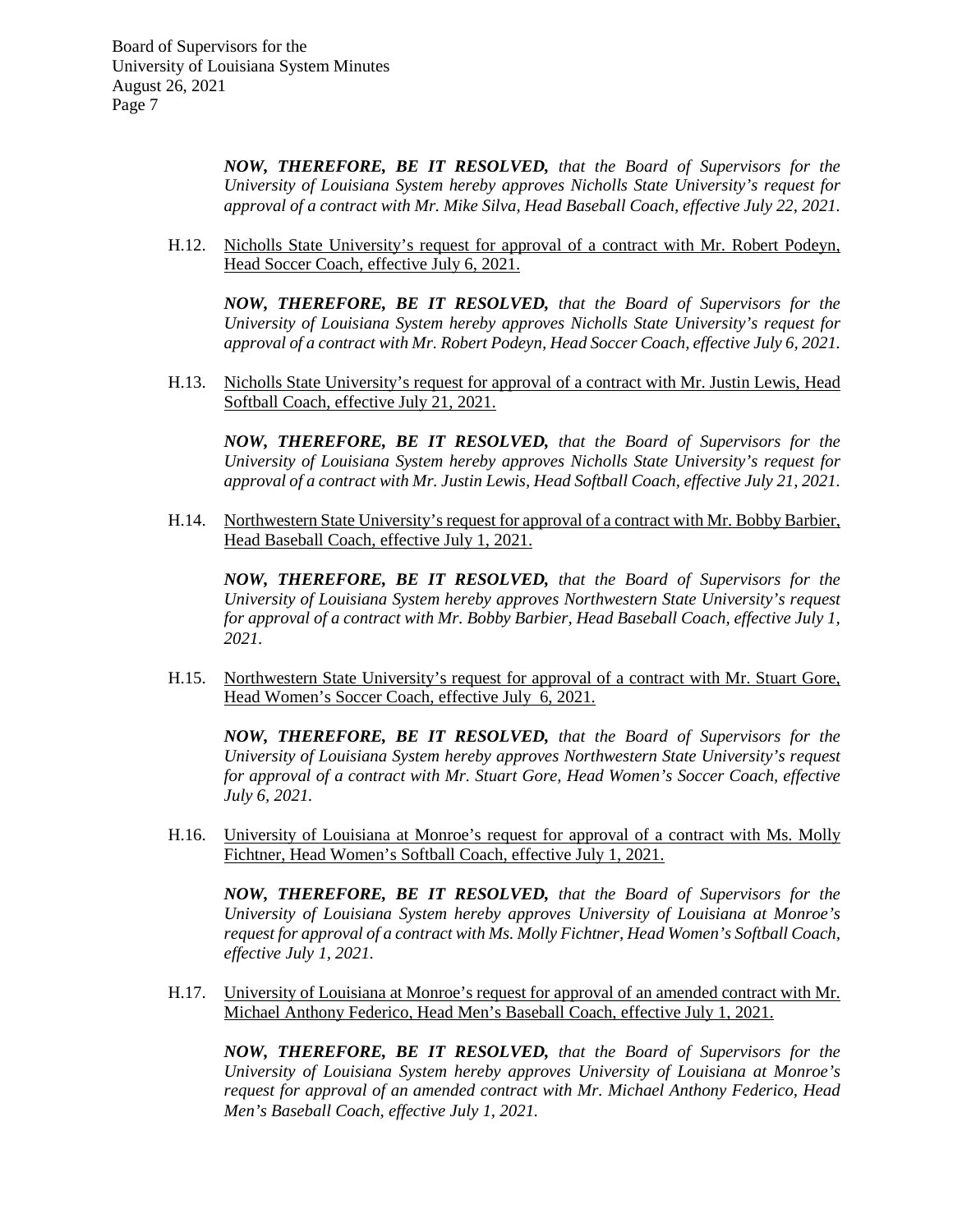> H.18. University of New Orleans' request for approval of a contract with Ms. Amy Grabiec, Head Coach, Beach Volleyball, effective July 1, 2021.

*NOW, THEREFORE, BE IT RESOLVED, that the Board of Supervisors for the University of Louisiana System hereby approves University of New Orleans' request for approval of a contract with Ms. Amy Grabiec, Head Coach, Beach Volleyball, effective July 1, 2021.*

H.19. University of New Orleans' request for approval of a contract with Ms. Ashley Preston, Head Coach, Volleyball, effective July 19, 2021.

*NOW, THEREFORE, BE IT RESOLVED, that the Board of Supervisors for the University of Louisiana System hereby approves the University of New Orleans' request for approval of a contract with Ms. Ashley Preston, Head Coach, Volleyball, effective July 19, 2021.*

H.20. University of New Orleans' request for approval of a contract with Mr. Jeff Lorio, Head Coach, Men's Golf, effective July 1, 2021.

*NOW, THEREFORE, BE IT RESOLVED, that the Board of Supervisors for the University of Louisiana System hereby approves the University of New Orleans' request for approval of a contract with Mr. Jeff Lorio, Head Coach, Men's Golf, effective July 1, 2021.*

H.21. University of New Orleans' request for approval of a contract with Mr. Burzis Kanga, Head Men's and Women's Tennis Coach, effective July 1, 2021.

*NOW, THEREFORE, BE IT RESOLVED, that the Board of Supervisors for the University of Louisiana System hereby approves University of New Orleans' request for approval of a contract with Mr. Burzis Kanga, Head Men's and Women's Tennis Coach, effective July 1, 2021.*

H.22. University of New Orleans' request for approval of a contract with Mr. Brian Johnson, Head Coach, Men's and Women's Track & Field/Cross Country, effective July 1, 2021.

*NOW, THEREFORE, BE IT RESOLVED, that the Board of Supervisors for the University of Louisiana System hereby approves the University of New Orleans' request for approval of a contract with Mr. Brian Johnson, Head Coach, Men's and Women's Track & Field/Cross Country, effective July 1, 2021.*

## I. **Facilities Planning Committee**

Committee Chair Kitchen asked Mr. Eddie Meche, System Vice President for Business and Administration, to discuss the Facilities Planning Committee items. He introduced nine agenda items.

Upon motion of Mr. Stevens, seconded by Ms. Pierre, the Board voted unanimously to approve Items I.1.-I.9.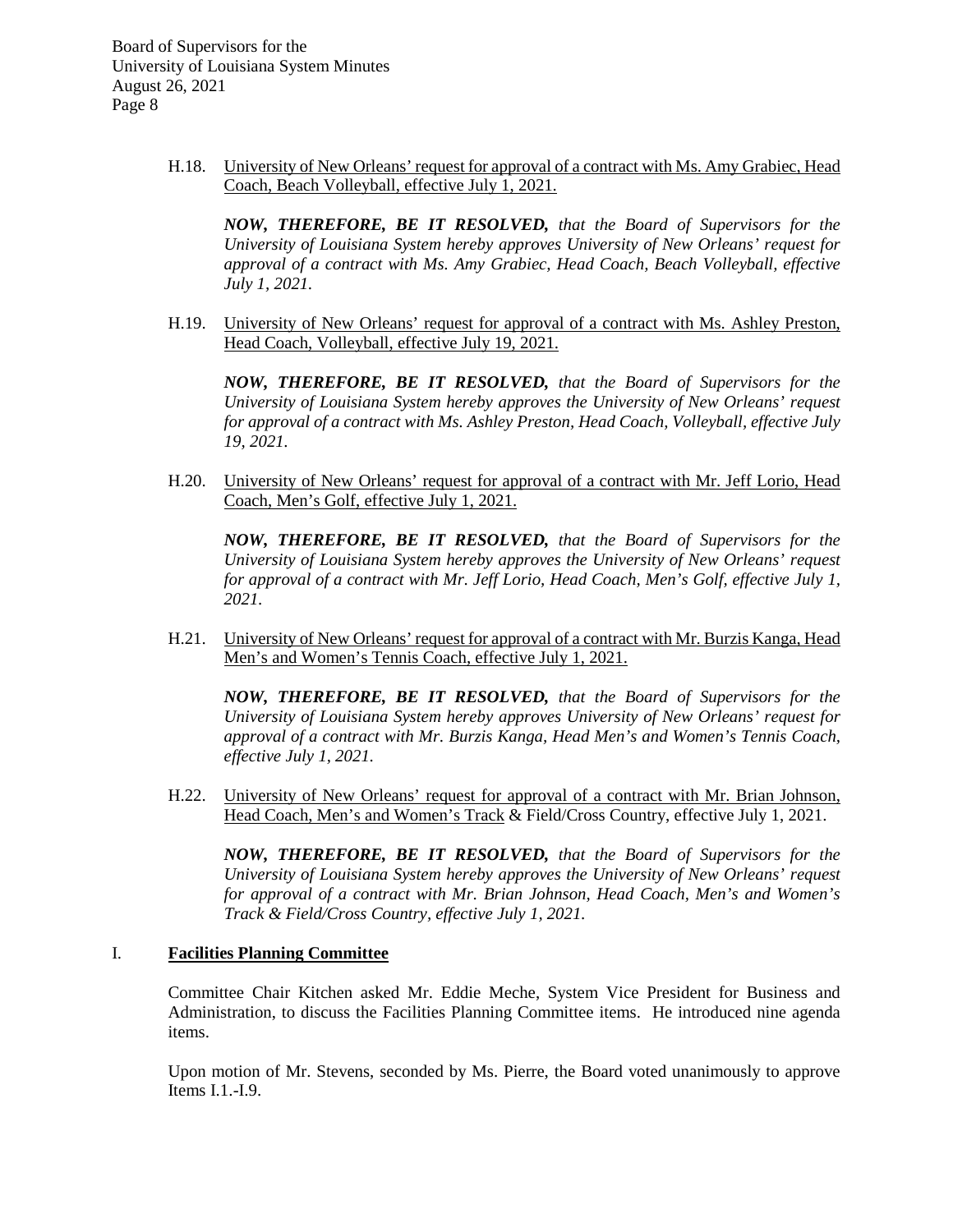> I.1. Louisiana Tech University's request for approval to demolish a greenhouse that was damaged beyond repair due to Hurricane Laura in 2020.

*NOW, THEREFORE, BE IT RESOLVED, that the Board of Supervisors for the University of Louisiana System hereby approves Louisiana Tech University's request to demolish a greenhouse that was damaged beyond repair due to Hurricane Laura in 2020.*

*AND FURTHER, that ULS staff and legal counsel ensure that all documents conform to statutory and administrative requirements.*

I.2. McNeese State University's request for approval to name the Health and Human Performance Education Complex the "Legacy Center."

*NOW, THEREFORE, BE IT RESOLVED, that the Board of Supervisors for the University of Louisiana System hereby approves McNeese State University's request for approval to name the Health and Human Performance Education Complex the "Legacy Center."*

I.3. Nicholls State University's request for approval to name the area in Ellender Memorial Library the "Charles J. Monier, PhD - Makerspace."

*NOW, THEREFORE, BE IT RESOLVED, that the Board of Supervisors for the University of Louisiana System hereby approves Nicholls State University's request to name the area in Ellender Memorial Library the "Charles J. Monier, PhD - Makerspace."*

I.4. Nicholls State University's request for approval to become the Facility Planning and Control delegated authority allowing the University to oversee and manage the construction of the Bayou Region Incubator building to be located on the main campus of the University in Thibodaux, Louisiana.

*NOW, THEREFORE, BE IT RESOLVED, that the Board of Supervisors for the University of Louisiana System hereby approves Nicholls State University's request for approval to become the Facility Planning and Control delegated authority allowing the University to oversee and manage the construction of the Bayou Region Incubator building to be located on the main campus of the University in Thibodaux, Louisiana.*

*BE IT FURTHER RESOLVED, that prior to execution of final documents Nicholls State University shall: (a) Provide evidence to UL System staff and legal counsel from agencies/parties with transaction process oversight that all transactional and administrative requirements have been satisfied; (b) Obtain final review and approval from UL System staff; and (c) Obtain approval from legal counsel that all necessary actions and approvals have been obtained and that documents are in appropriate order for execution.*

*BE IT FURTHER RESOLVED, that the President of Nicholls State University and his or her designee is hereby designated and authorized to execute any and all documents necessary to execute the purchase of the property.*

*AND FURTHER, that Nicholls State University will provide System office with copies of all final executed documents for Board files.*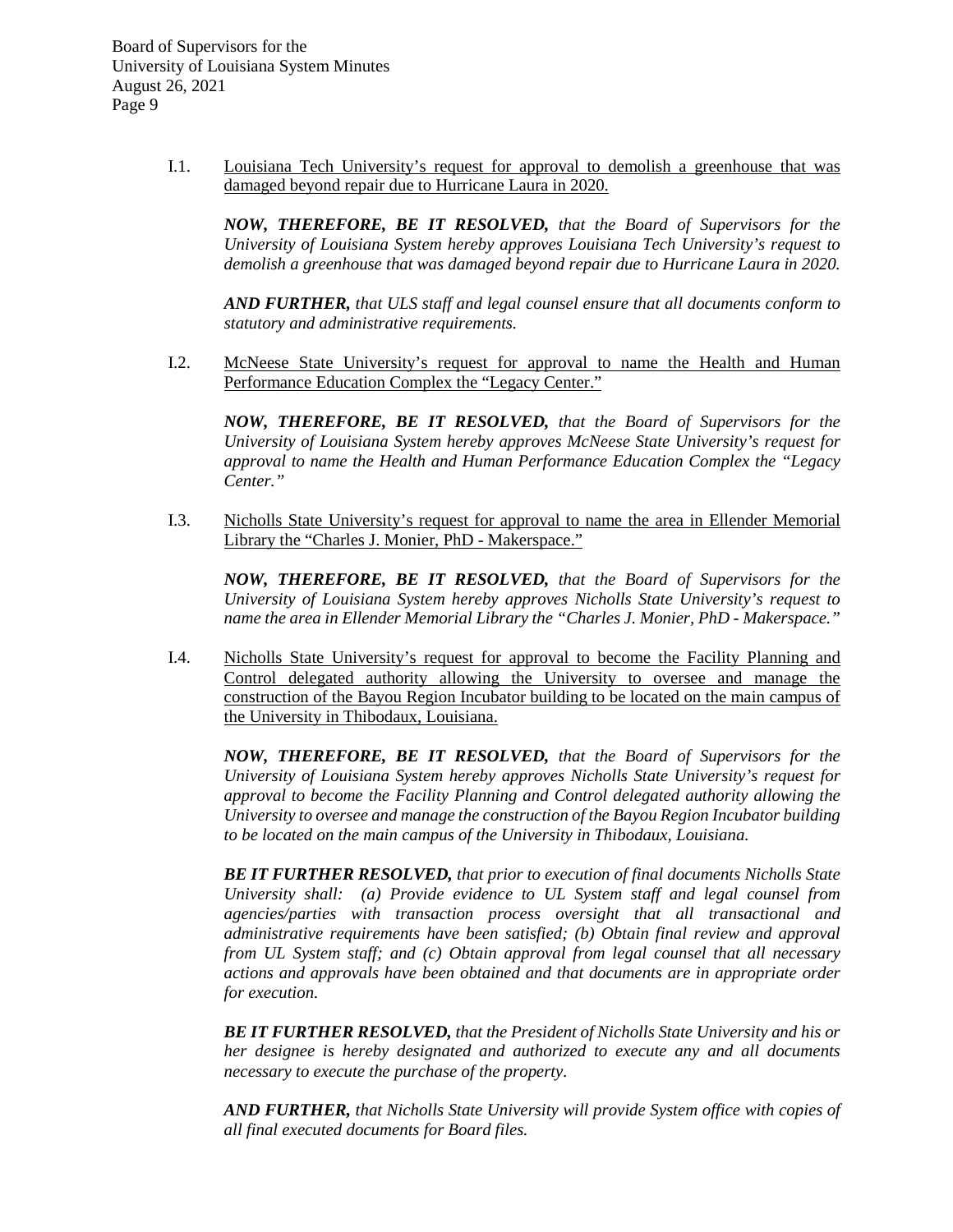> I.5. University of Louisiana at Lafayette's request for approval to place on the signage of the football stadium "Our Lady of Lourdes Regional Medical Center Stadium."

*NOW, THEREFORE, BE IT RESOLVED, that the Board of Supervisors for the University of Louisiana System hereby approves University of Louisiana at Lafayette's request for approval to place on the signage of the football stadium "Our Lady of Lourdes Regional Medical Center Stadium."*

I.6. University of Louisiana at Monroe's request for approval to enter into a Grounds and Facilities Lease Agreement with ULM Facilities, Inc., to construct a new Softball Student Athlete Leadership Center, pursuant to La. R.S. 17:3361.

*NOW, THEREFORE, BE IT RESOLVED, that the Board of Supervisors of the University of Louisiana System hereby approves University of Louisiana at Monroe's request for approval to enter into a Grounds Lease Agreement ULM Facilities, Inc., to construct a new Softball Student Athlete Leadership Center, pursuant to La. R.S. 17:3361.*

*BE IT FURTHER RESOLVED, that University of Louisiana at Monroe shall obtain final review from UL System staff, legal counsel, and shall secure all other appropriate approvals from agencies/parties of processes, documents, and administrative requirements prior to execution of documents.*

*BE IT FURTHER RESOLVED, that the President of University of Louisiana at Monroe is hereby designated and authorized to execute any and all documents associated with said lease and purchase by the University of Louisiana System on behalf of and for the use of University of Louisiana at Monroe.*

*AND FURTHER, that University of Louisiana at Monroe will provide the System office with copies of all final executed documents for Board files.*

I.7. University of New Orleans' request for approval to name a space inside the Earl K. Long Library the "Stewart Family Learning Commons."

*NOW, THEREFORE, BE IT RESOLVED, that the Board of Supervisors for the University of Louisiana System hereby approves University of New Orleans' request for approval to name a space inside the Earl K. Long Library the "Stewart Family Learning Commons."* 

I.8. University of New Orleans' request for approval to enter into a Lease Agreement with University of New Orleans Research and Technology Foundation (R&T Foundation), both not-for-profit corporations, pursuant to the authority vested in La. R.S. 41:137.

*NOW, THEREFORE, BE IT RESOLVED, that the Board of Supervisors for the University of Louisiana System hereby approves University of New Orleans' request for approval to enter into a Lease Agreement with the University of New Orleans Research and Technology Foundation, Inc., both not-for-profit corporations, to proceed with execution of a lease agreement pursuant to the authority vested in La. R.S. 41:137.*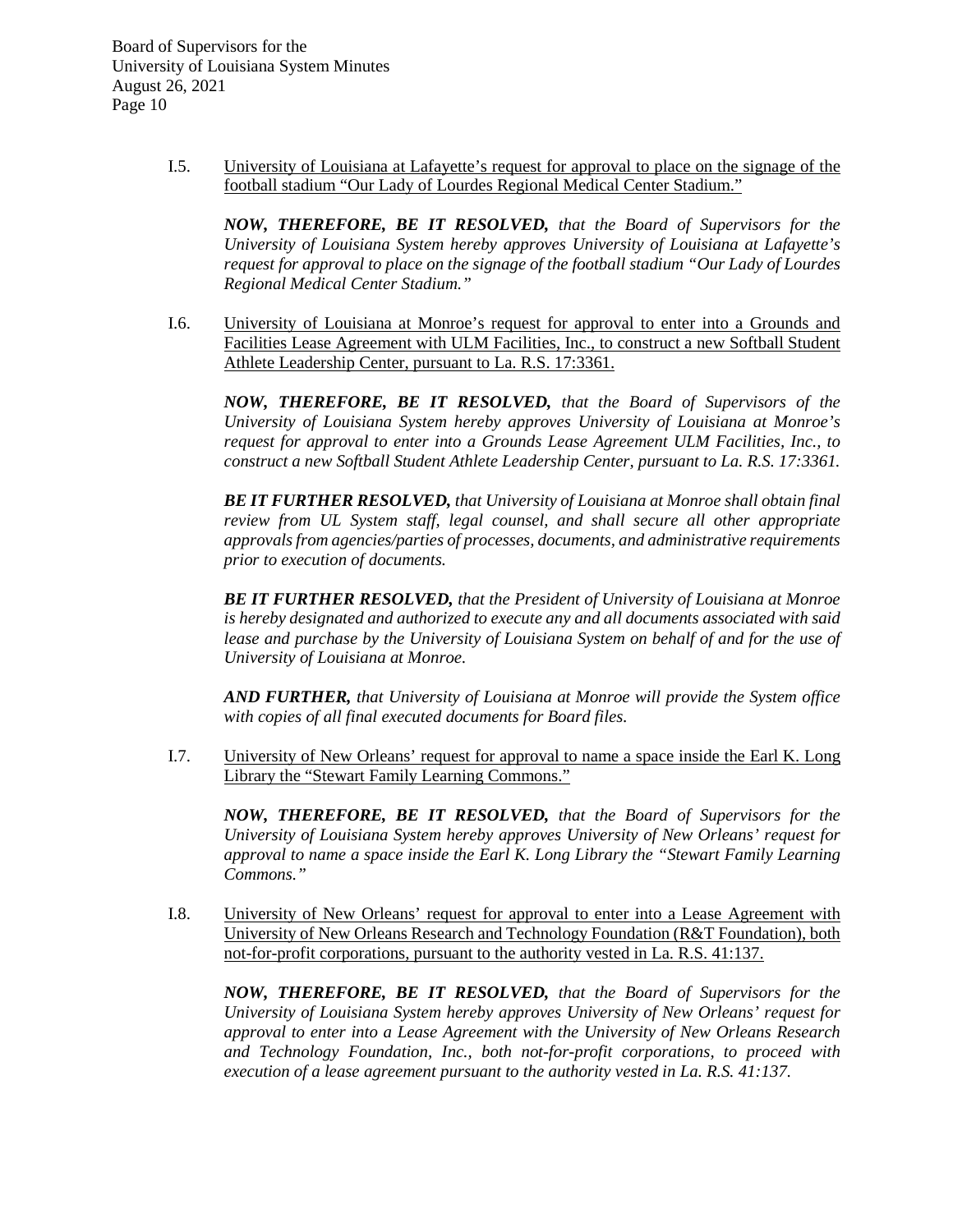> *BE IT FURTHER RESOLVED, that University of New Orleans has obtained final review from UL System staff, legal counsel, and shall secure all other appropriate approvals from agencies/parties of processes, documents, and administrative requirements prior to execution of documents.*

> *BE IT FURTHER RESOLVED, that the President of University of New Orleans or his or her designee is hereby designated and authorized to execute any and all documents associated with said lease.*

> *AND FURTHER, that University of New Orleans will provide the System office with copies of all final executed documents for Board files.*

I.9. University of Louisiana System's request for approval of the Fiscal Year 2022-23 Capital Outlay Budget Request and Institutions' Five-Year Capital Outlay Plans.

*NOW, THEREFORE, BE IT RESOLVED, that the Board of Supervisors for the University of Louisiana System hereby approves the Fiscal Year 2022-23 Capital Outlay Budget Request and Institutions' Five-Year Capital Outlay Plans.*

## J. **Finance Committee**

Vice Committee Chair Steve Davison asked staff to present the campus requests. Mr. Eddie Meche, System Vice President for Business and Finance, presented Items J.1.-J.7.

Upon motion of Mr. Stevens, seconded by Mr. Carter, the Board voted unanimously to approve Items J.1. through J.7.

J.1. Grambling State University's request for approval to enter a sponsorship agreement with Coca-Cola Bottling Company, United/Coca-Cola North America.

*NOW, THEREFORE, BE IT RESOLVED, that the Board of Supervisors for the University of Louisiana System hereby approves Grambling State University's request to enter into a ten-year sponsorship agreement with Coca-Cola Bottling Company, United/Coca-Cola North America.*

*BE IT FURTHER RESOLVED, that Mr. Richard J. Gallot, Jr., President of Grambling State University, is hereby designated and authorized to execute any and all documents necessary to execute this sponsorship agreement.*

*AND FURTHER, that UL System staff and legal counsel ensure that all documents conform to statutory and administrative requirements.*

J.2. Southeastern Louisiana University's request for approval to modify the Student Publication Fee, an existing university-assessed fee, to establish financial support for Title IX needs.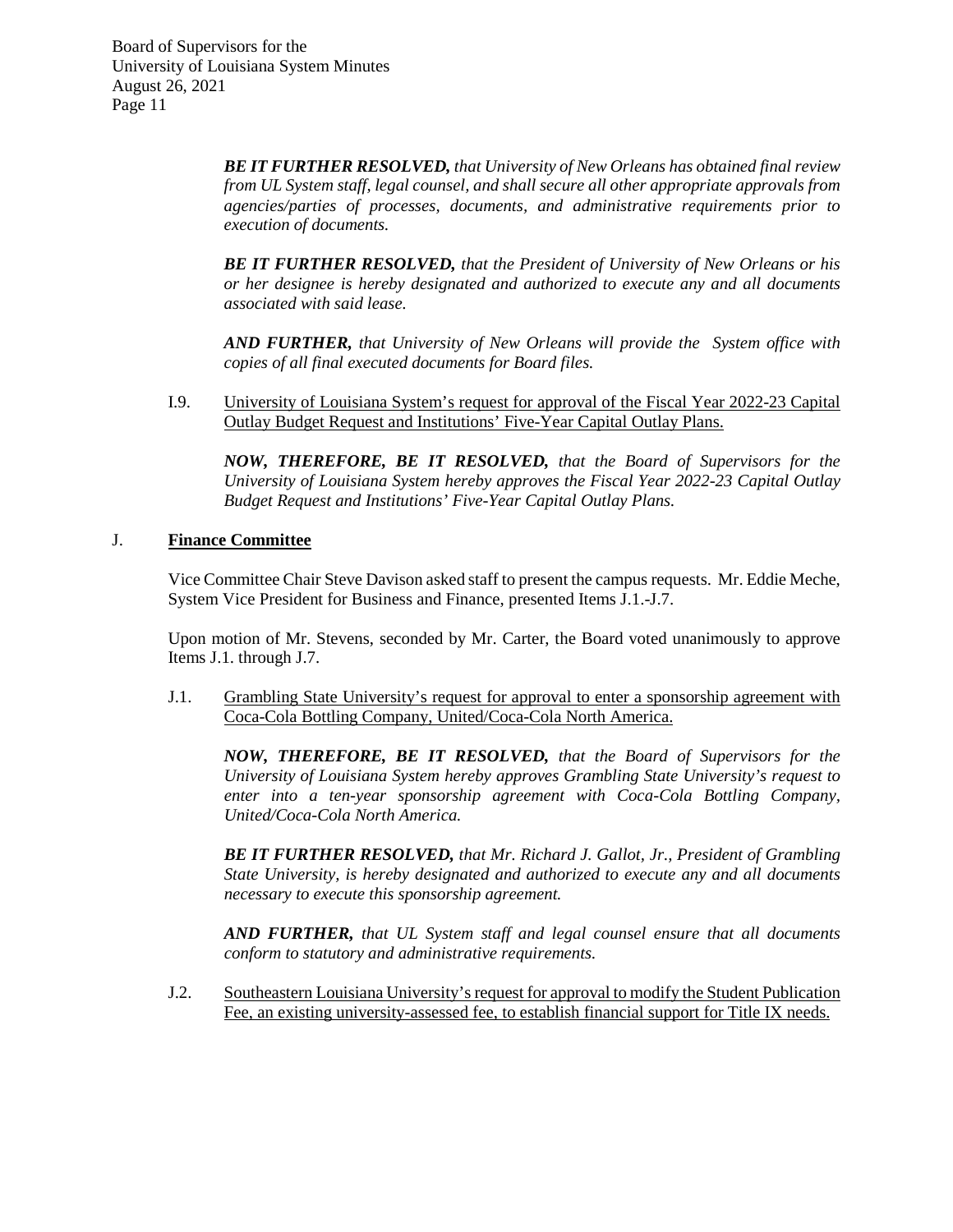> *NOW, THEREFORE, BE IT RESOLVED, that the Board of Supervisors for the University of Louisiana System hereby approves Southeastern Louisiana University's request to modify an existing university-assessed fee, the Student Publication Fee, by reducing the Student Publication Fee to \$6 per student each fall and spring semester and \$3 per student each summer and establishing a Title IX Support Fee at \$6 per student each fall and spring semester and \$3 per student each summer.*

J.3. University of New Orleans' request for approval to enter into a Cooperative Endeavor Agreement with Golden Leaf Energy to team up with the University's Advanced Materials Research Institute (AMRI) to study biofoams.

*NOW, THEREFORE, BE IT RESOLVED, that the Board of Supervisors for the University of Louisiana System hereby approves University of New Orleans' request to enter into a Cooperative Endeavor Agreement with Golden Leaf Energy for the study of biofoams.*

*BE IT FURTHER RESOLVED, that Dr. John W. Nicklow, President of University of New Orleans, is hereby designated and authorized to execute any and all documents necessary to execute this Cooperative Endeavor Agreement.* 

*AND FURTHER, that UL System staff and legal counsel ensure that all documents conform to statutory and administrative requirements.*

J.4. University of New Orleans' request for approval to enter into a Cooperative Endeavor Agreement with Cell Free Systems, Inc. for the development of nanoscale inorganicbiomaterial composites.

*NOW, THEREFORE, BE IT RESOLVED, that the Board of Supervisors for the University of Louisiana System hereby approves the University of New Orleans' request to enter into a Cooperative Endeavor Agreement with Cell Free Systems, Inc. for the development of nanoscale inorganic-biomaterial composites.*

*BE IT FURTHER RESOLVED, that Dr. John W. Nicklow, President of University of New Orleans, is hereby designated and authorized to execute any and all documents necessary to execute this Cooperative Endeavor Agreement.*

*AND FURTHER, that UL System staff and legal counsel ensure that all documents conform to statutory and administrative requirements.*

J.5. University of New Orleans' request for approval to enter into a Cooperative Endeavor Agreement with TMS BioScience to provide support for the University's Advanced Materials Research Institute (AMRI).

*NOW, THEREFORE, BE IT RESOLVED, that the Board of Supervisors for the University of Louisiana System hereby approves the University of New Orleans' request to enter into a Cooperative Endeavor Agreement with TMS BioScience for the development of nanoscale inorganic-biomaterial composites.*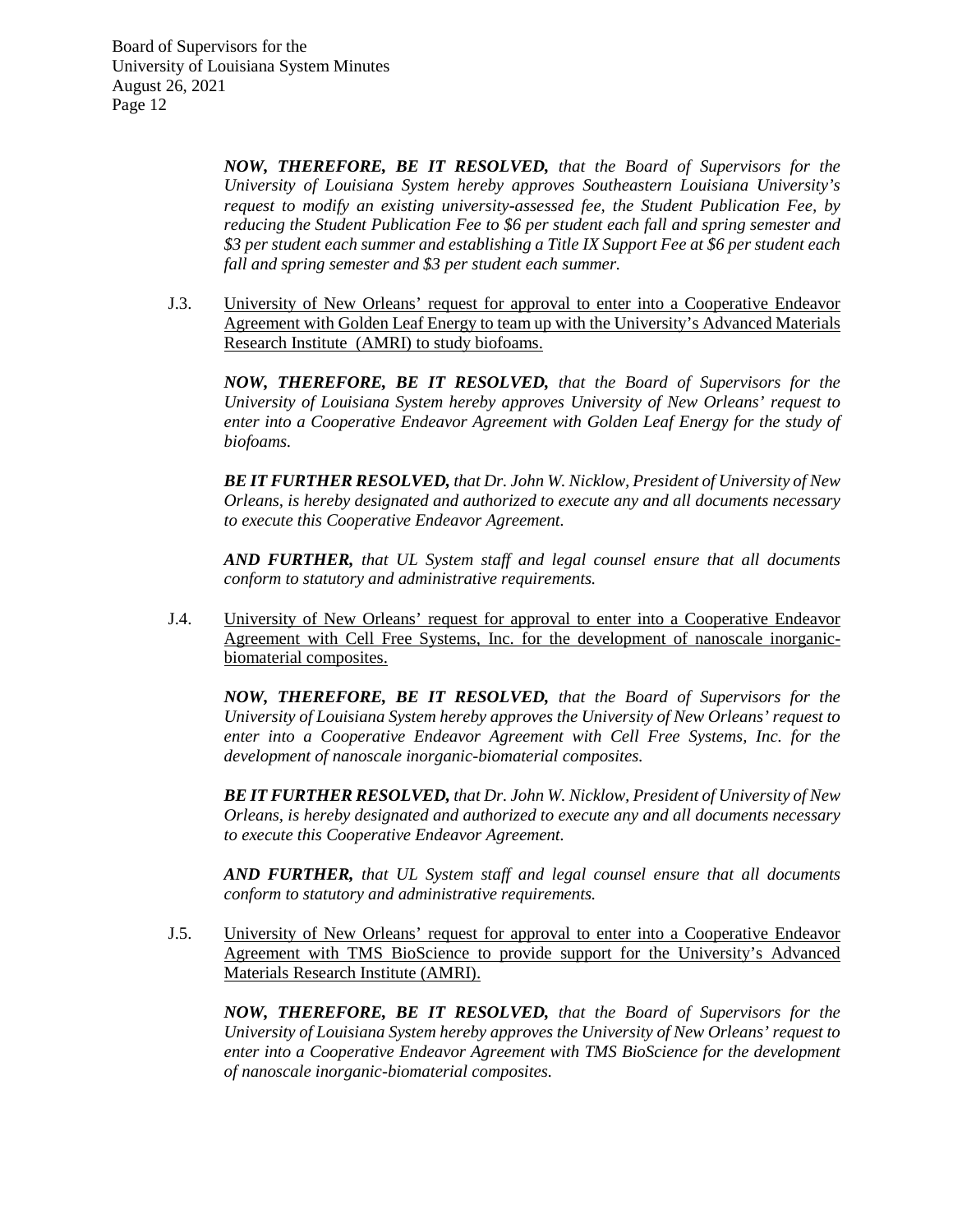> *BE IT FURTHER RESOLVED, that Dr. John W. Nicklow, President of University of New Orleans, is hereby designated and authorized to execute any and all documents necessary to execute this Cooperative Endeavor Agreement.*

> *AND FURTHER, that UL System staff and legal counsel ensure that all documents conform to statutory and administrative requirements.*

J.6. University of Louisiana System's request for acceptance of Fiscal Year 2020-21 Financial and Compliance and Federal Award Programs Representation Letters for (a) Grambling State University, (b) Louisiana Tech University, (c) Nicholls State University, (d) Northwestern State University, (e) Southeastern Louisiana University, (f) University of Louisiana at Lafayette, (g) University of New Orleans, and (h) University of Louisiana System.

*NOW, THEREFORE, BE IT RESOLVED, that the Board of Supervisors for the University of Louisiana System hereby accepts Fiscal Year 2020-21 Financial and Compliance and Federal Award Programs Representation Letters for (a) Grambling State University, (b) Louisiana Tech University, (c) Nicholls State University, (d) Northwestern State University, (e) Southeastern Louisiana University, (f) University of Louisiana at Lafayette, (g) University of New Orleans, and (h) University of Louisiana System.* 

J.7. University of Louisiana System's request for approval of Fiscal Year 2021-22 Operating Budgets, including organizational charts, undergraduate/graduate mandatory attendance fees, and scholarships.

*NOW, THEREFORE, BE IT RESOLVED, that the Board of Supervisors for the University of Louisiana System hereby approves Fiscal Year 2021-22 Operating Budgets, including organizational charts, undergraduate/graduate mandatory attendance fees, and scholarships.*

J.8. Revision to Policy and Procedures Memorandum S-II.I.C.-1, *Admission Application Fees.*

Mr. Meche indicated that a minor revision to Policy and Procedures Memorandum (PPM), S-II.I.C.-1, *Admission Application Fees,* had been made. This was a report only, and no action was necessary by the Board.

J.9. University of Louisiana System's report on internal and external audit activity for the period of June 21 to August 22, 2021.

Mr. Meche gave a brief presentation on the internal and external audits. This was a report only, and no action was required by the Board.

# K. **Personnel Committee**

Ms. Dunahoe asked Ms. Kecia Neal, System Accountant, to present the campus requests. It was stated that, at the request of the campus, **Item K.1. had been removed from consideration**. Ms. Neal described Items K.2.-K.6. Upon motion of Mr. Carter, seconded by Mr. Romero, the Board voted unanimously to approve the items.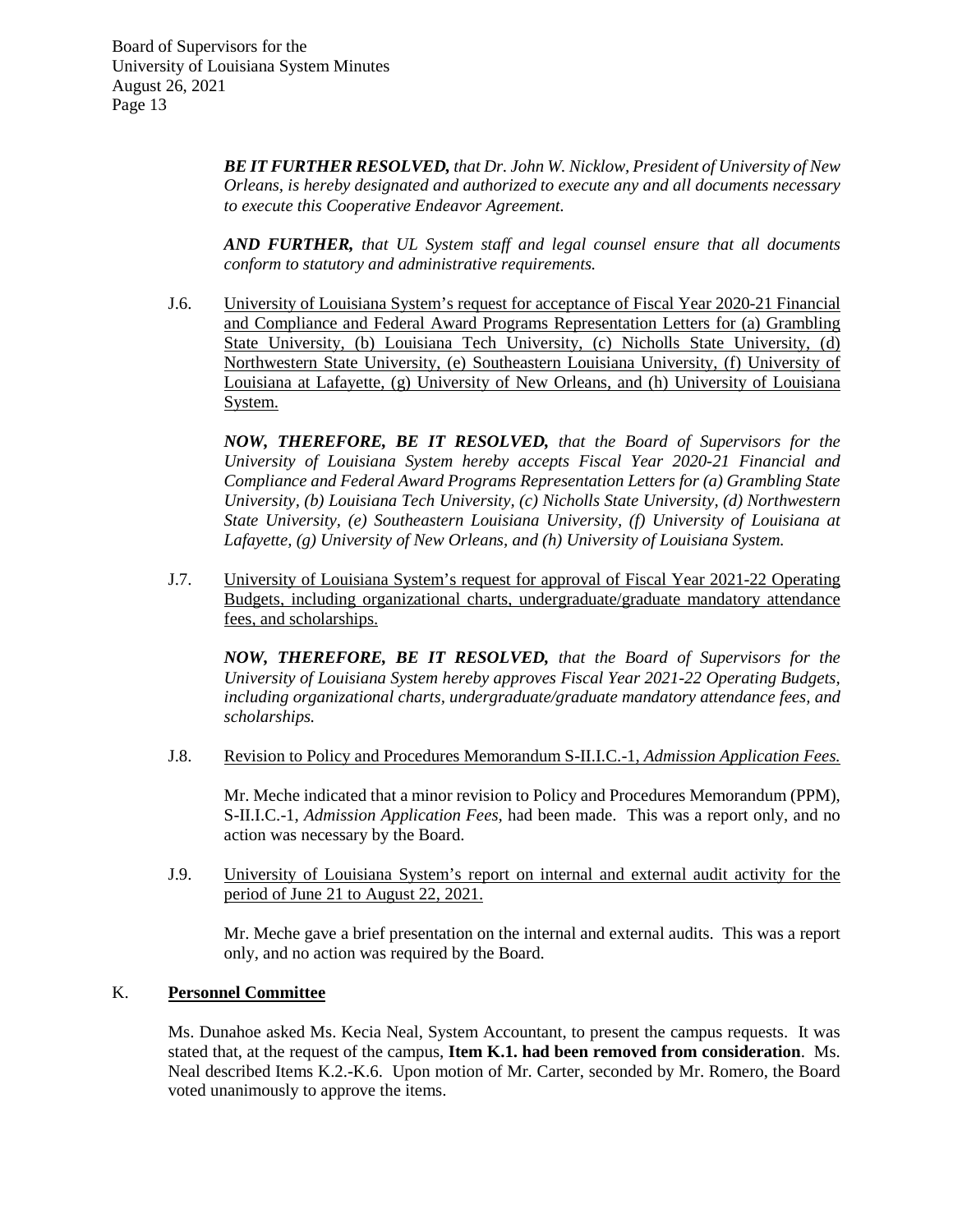> K.2. Louisiana Tech University's request for approval to appoint Dr. Richard A. Crawford as Vice President of Student Advancement effective July 1, 2021.

*NOW, THEREFORE, BE IT RESOLVED, that the Board of Supervisors for the University of Louisiana System hereby approves Louisiana Tech University's request for approval to appoint Dr. Richard A. Crawford as Vice President of Student Advancement effective July 1, 2021.*

K.3. McNeese State University's request for approval to appoint Dr. Frederick "Chip" LeMieux as Interim Provost and Vice President for Academic Affairs and Enrollment Management effective August 1, 2021.

*NOW, THEREFORE, BE IT RESOLVED, that the Board of Supervisors for the University of Louisiana System hereby approves McNeese State University's request for approval to appoint Dr. Frederick "Chip" LeMieux as Interim Provost and Vice President for Academic Affairs and Enrollment effective August 1, 2021.*

K.4. McNeese State University's request for approval to appoint Dr. Shuming Bai as Dean for the College of Business effective July 1, 2021.

*NOW, THEREFORE, BE IT RESOLVED, that the Board of Supervisors for the University of Louisiana System hereby approves McNeese State University's request for approval to appoint Dr. Shuming Bai as Dean for the College of Business effective July 1, 2021.*

K.5. Southeastern Louisiana University's request for approval to appoint Dr. Tará Lopez as Interim Dean of the College of Business effective July 31, 2021.

*NOW, THEREFORE, BE IT RESOLVED, that the Board of Supervisors for the University of Louisiana System hereby approves Southeastern Louisiana University's request for approval to appoint Dr. Tará Lopez as Interim Dean of the College of Business effective July 31, 2021.*

K.6. University of Louisiana at Lafayette's request for approval to appoint Dr. Brian Doherty as Dean of University Libraries effective July 1, 2021.

*NOW, THEREFORE, BE IT RESOLVED, that the Board of Supervisors for the University of Louisiana System hereby approves University of Louisiana at Lafayette's request for approval to appoint Dr. Brian Doherty as Dean of University Libraries effective July 1, 2021.*

## L. **System President's Business**

#### L.1. Personnel Actions

President Henderson said that System staff had reviewed all personnel actions from the campuses and recommends approval.

*Upon motion of Mr. Romero, seconded by Mr. Stevens, the Board unanimously voted to approve the System personnel actions.*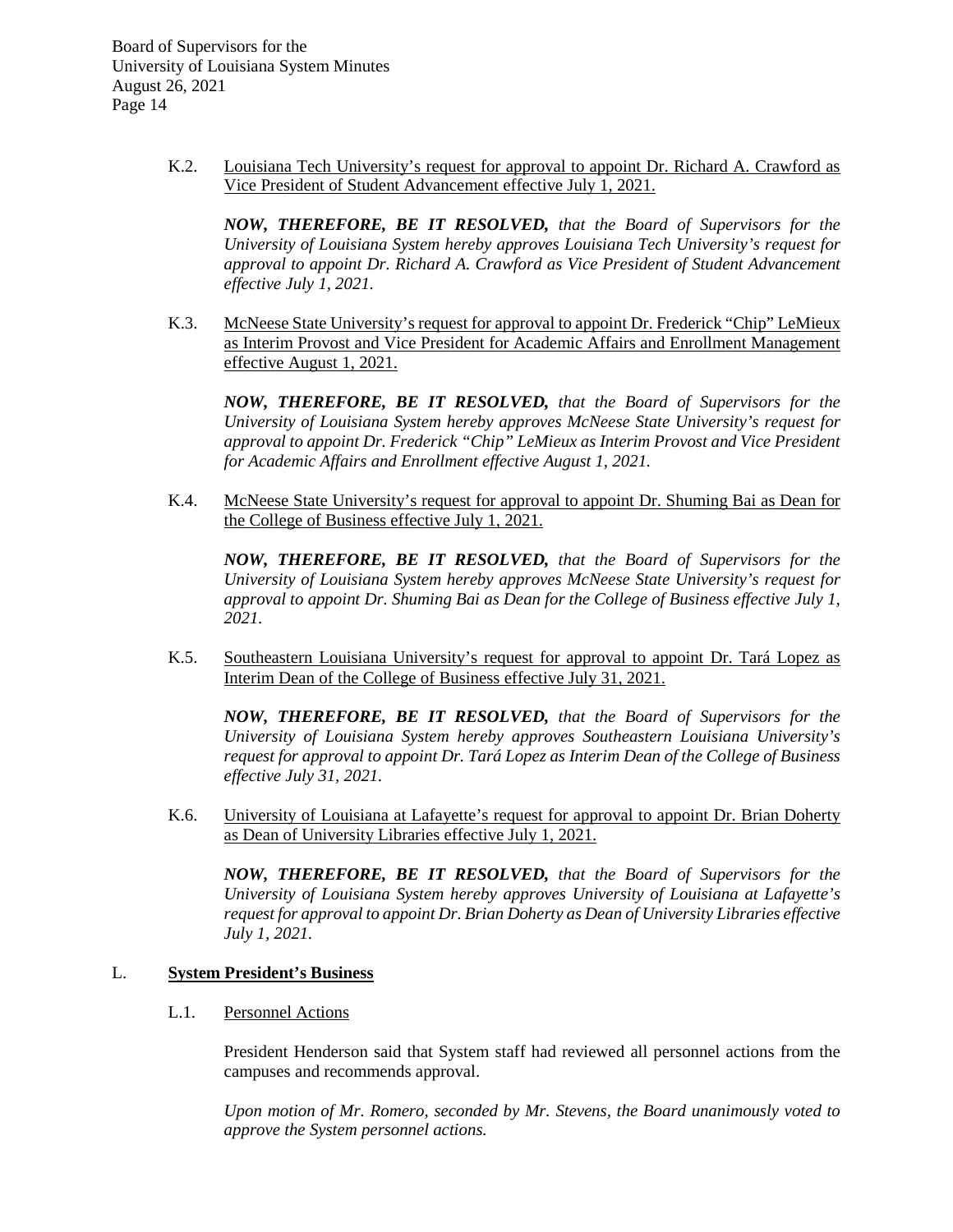### L.2. System President's Report

### *COVID-19 Update*

Dr. Henderson indicated that a copy of the Fall 2021 Guidelines Principles was included in their folders. He reiterated the four principles that have served as the framework since the beginning of the pandemic:

- Health and safety of students, faculty, staff and communities
- Continuity of learning and research
- Financial health and viability of enterprise
- Social, emotional, and economic welfare of local communities

Other issues covered were vaccinations, masks, and testing. Dr. Henderson reported that at least fifty percent of the student body of the System has at least initiated the vaccination process. In addition, he stated that eighty percent of the faculty have been vaccinated.

## *Mental Health Conference*

Dr. Henderson reported that the UL System Mental Health Advisory Council was coordinating a virtual professional development program for faculty and staff on August 31-September 1. The Universities of Louisiana Mental Health Conference will provide suicide prevention training and share tools for participants to improve mental health.

## *Title IX*

Ms. Erica Calais, System Vice President for Student Affairs and Governance, reported on the August 17 Power-Based Violence mandatory training sponsored by the Board of Regents. She indicated that a majority of Board members participated in the training and the others would be provided with a video of the session.

## *Northwestern State University Presidential Search*

In addition, Ms. Calais said that Northwestern State University Presidential Search process was underway, with the inaugural Search Committee meeting held on the campus on August 24. At that meeting, the Committee accepted a charge and approved a timeline and advertisement. Additionally, members received input from the campus community about desired characteristics. Since the meeting, the advertisement has been posted to a variety of publications.

She informed the Board that the timeline calls for October 8 as the preferred application date. Subsequent to that date, the Committee will convene to review applications and select semifinalists for interview on Northwestern's campus in early November. A Special Board Meeting will be held in Baton Rouge on November 8 with the purpose of interviewing finalists and selecting the next President.

Dr. Henderson commended Ms. Calais for her professionalism and leadership as the System liaison for the search.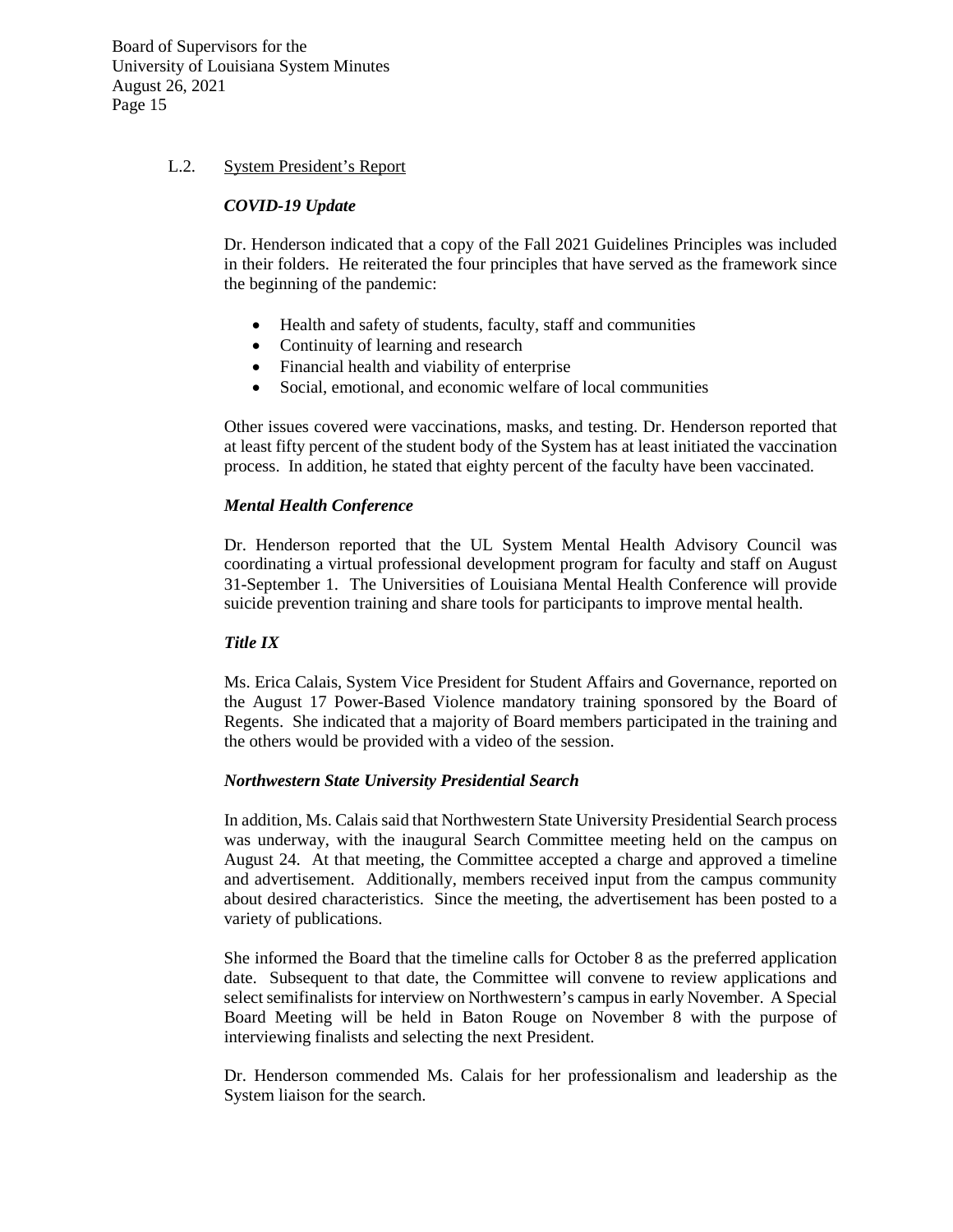### *Management and Leadership Institute*

President Henderson thanked Dr. Caprice Ieyoub, Executive Director of Development, for heading the Management and Leadership Institute (M&LI). He stated that the fifth cohort recently held its first meeting at University of Louisiana at Lafayette and looks forward to a successful year.

### *Compete LA*

Dr. Henderson updated the Board that the Compete LA program has been steadily moving forward with its vision to enhance educational attainment in Louisiana. Ms. Cami Geisman announced a Corporate Partnership Program that had been introduced in June. The highlights of the program include custom co-branded webpage for the partner organization, free one-on-one coaching for employees, flexible offerings, discounted tuition, and promotion on CompeteLA.org and Compete LA social media channels.

Ms. Geisman also had a personal note about a System staff member. She announced that Ms. Jessie Gabor, System Brand Manager and Graphic Designer, had accepted a position as a Marketing and Design Associate and will be relocating to Philadelphia. Ms. Geisman said Jessie will be sorely missed.

### *Content Expert*

Mr. Thomas Hoover, the System Information Technology Content Expert (Louisiana Tech University's Chief Information Officer), reported on collaborative discussions with System information officers. He outlined opportunities for combating cybersecurity threats: Assessing risk, sharing best practices, minimizing exposure, penetration testing, participating in cybersecurity conferences.

L.3. McNeese State University's request for approval of a resolution authorizing the President of the University to file suit on behalf of the University for the recovery of any and all losses sustained from Hurricane Laura.

Attorney Brandon DeCuir briefly described the need for the action. Upon motion of Mr. Kitchen, seconded by Mr. Stevens, the Board unanimously voted to approve the following resolution:

*NOW, THEREFORE, BE IT RESOLVED, that the Board of Supervisors for the University of Louisiana System hereby approves McNeese State University's request for a resolution authorizing the President of the University to file suit on behalf of the University for the recovery of any and all losses sustained from Hurricane Laura.* 

## M. **Board Chair's Business**

## M.1. Board Chair's Report

#### *Harvard Kennedy School*

Mr. Carter reminded the Board members that Dr. Henderson had shared a development opportunity with them. Dr. Henderson explained the Governance for Nonprofit Excellence